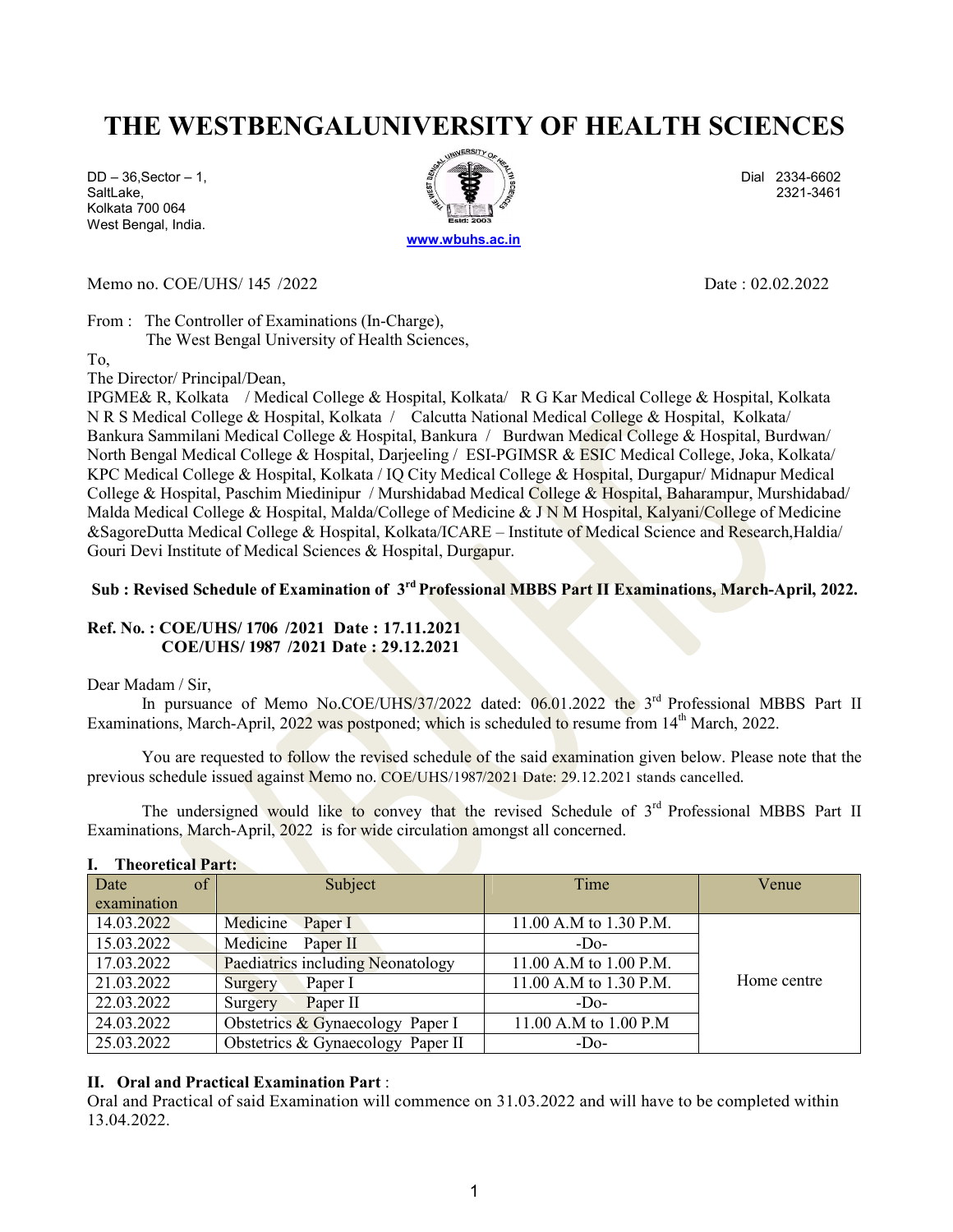# THE WESTBENGALUNIVERSITY OF HEALTH SCIENCES

Kolkata 700 064 West Bengal, India.



III. "Consolidated Standard Operating Procedure for Conduct of University Examinations" notified vide Memo no. COE/UHS/720/2020 dated 30.07.2020 including 'SOP for Conduct of University Examinations in view of COVID-19' at Annexure –IV thereto read with Memo no. COE/UHS/928(A)/2020 dated 14.09.2020 (copies available in the website of the University under 'Examination- Standing Instruction/Order' relating to Examination) and other COVID-19 Protocols should strictly be followed.

#### IV. Pre-Examination activities :

| Sl. No. | Activity                                           | Date                        |                       |  |
|---------|----------------------------------------------------|-----------------------------|-----------------------|--|
|         |                                                    | From                        | To                    |  |
|         | Verification of statistical data of students and   | Upto 16.02.2022             |                       |  |
|         | addition of students by colleges                   |                             |                       |  |
|         | Uploading of Attendance Percentage and IA marks    | 17.02.2022                  | 22.02.2022            |  |
|         | in the Portal by the Colleges                      |                             |                       |  |
| 3       | Online enrolment of students for the examination   | 25.02.2022                  | 03.03.2022upto11:59pm |  |
| 4       | Admit card downloading by the students             | 10.03.2022, 5:00 pm onwards |                       |  |
|         | Downloading of Attendance sheet, Oral & Practical  | 10.03.2022, 5:00 pm onwards |                       |  |
|         | tabulation sheets by the College/ Examination      |                             |                       |  |
|         | centres                                            |                             |                       |  |
|         | Submission of signed original IA Tabulation Sheets |                             | 23.02.2022            |  |

Your active cooperation in this respect is earnestly solicited.

Yours faithfully,

Aiswa $\triangle$ Controller of Examinations (In-Charge)

Memo. No. COE/UHS/ 145 /(11)/2022 Date :02.02.2022

Copy forwarded for favour of information  $\&$  necessary action to :

- 1. The Pro Vice Chancellor, WBUHS
- 2. The Dean, Modern Medicine, WBUHS
- 3. The Registrar, WBUHS.
- 4. The OSD PDEA, WBUHS
- 5. The Finance Officer, WBUHS
- 6. The Asst. Finance Officer, WBUHS
- 7. The Asst. Controller of Examinations, WBUHS
- 8. The Asst. Registrar, WBUHS
- 9. The Program Officer, WBUHS
- 10. P.A. to the Vice Chancellor, WBUHS.
- 11. Website.

*Controller of Examinations (In-Charge)* The West Bengal University of Health Sciences